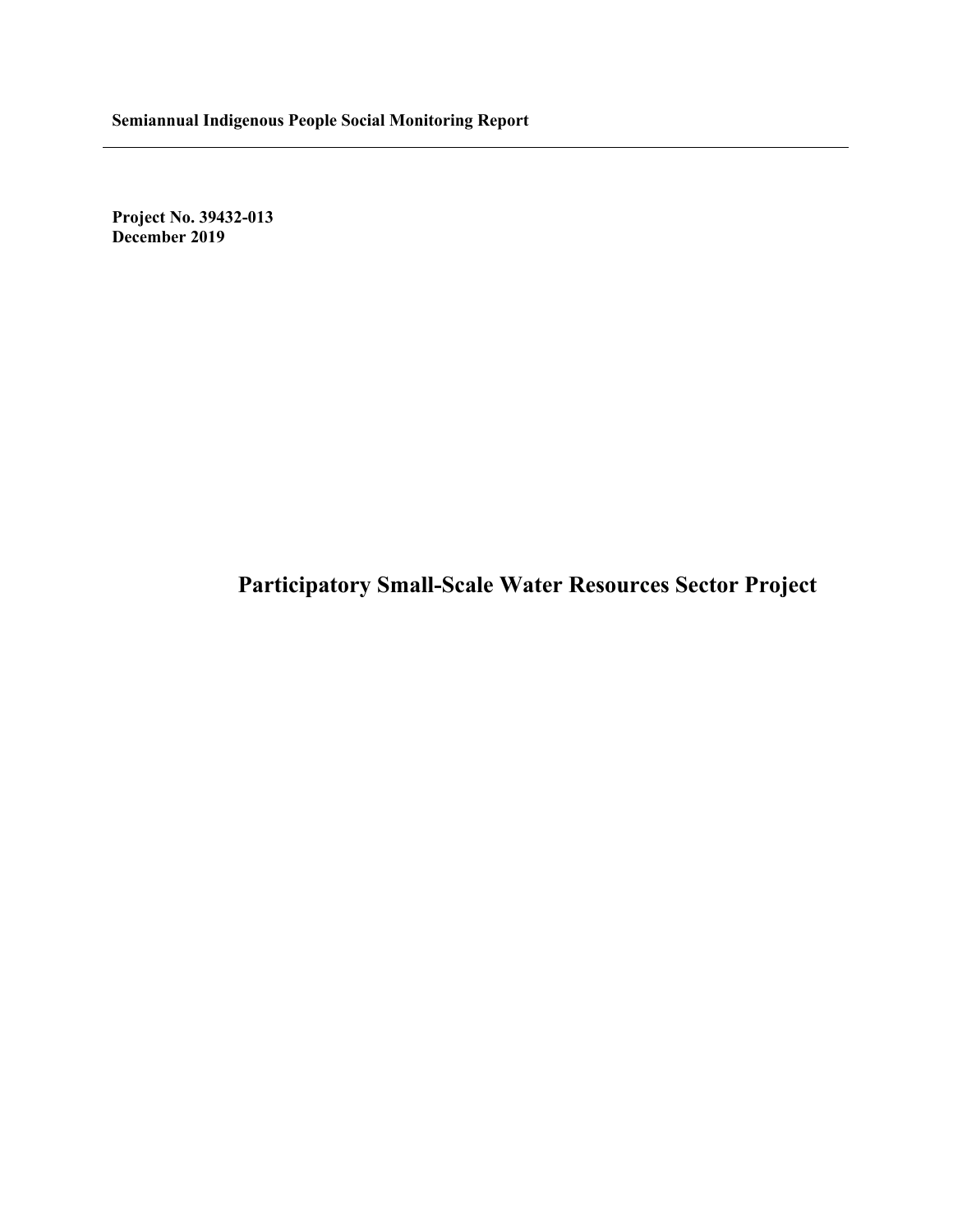This Semiannual Indigenous People Social Monitoring Report is a document of the borrower. The views expressed herein do not necessarily represent those of ADB's Board of Directors, Management, or staff, and may be preliminary in nature.

In preparing any country program or strategy, financing any project, or by making any designation of or reference to a particular territory or geographic area in this document, the Asian Development Bank does not intend to make any judgments as to the legal or other status of any territory or area.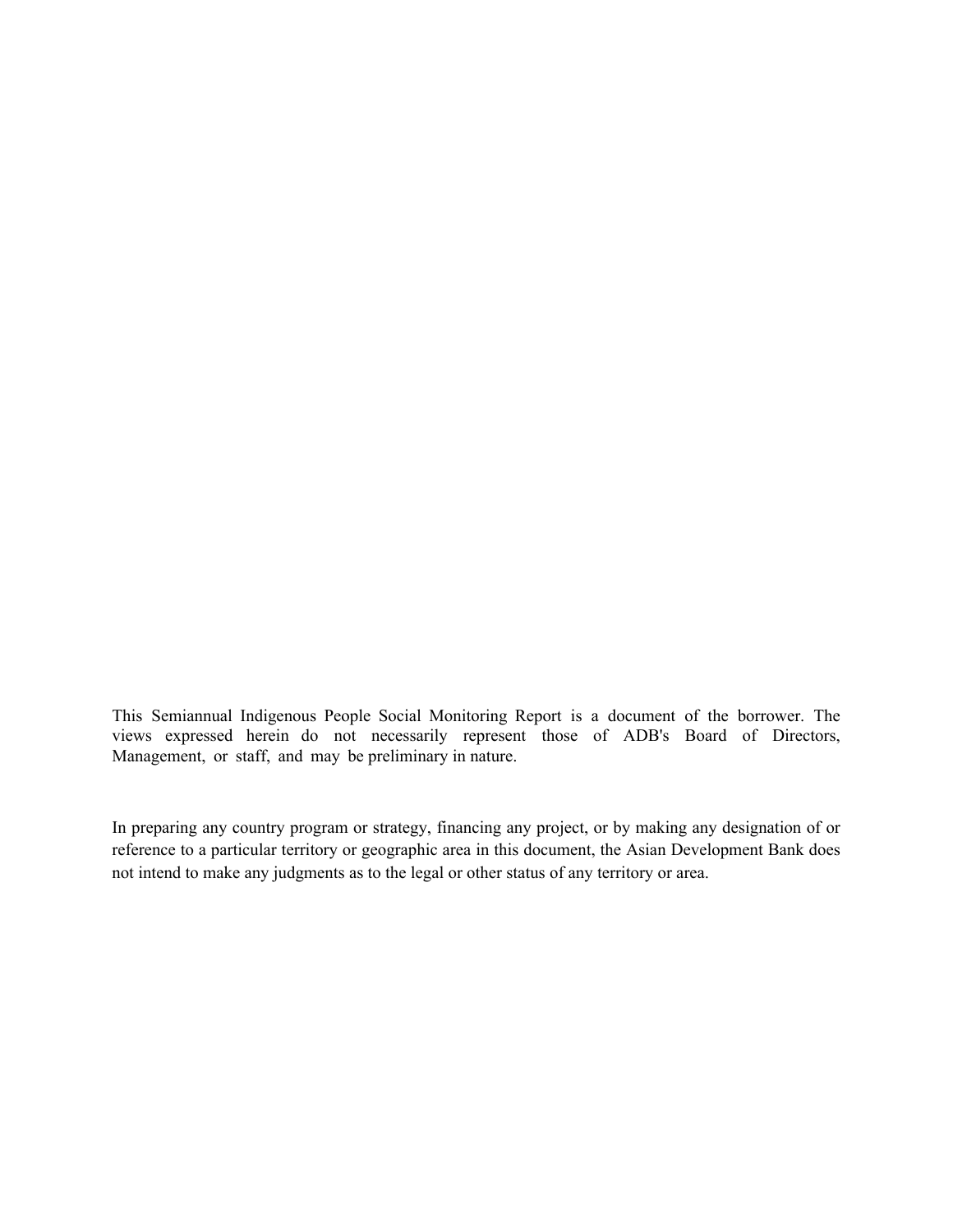### **Participatory Small-Scale Water Resource Sector Project (PSSWRSP)**

#### **Background and Components**

The PSSWRSP intended to reduce poverty by (i) increasing agricultural production in subproject areas through a sustainable stakeholder driven water management system; and (ii) to internalize the participatory development process through strengthening LGED's Integrated Water Resource Management Unit to plan, implement, monitor and support sustainable SSWR development. LGED is the project Executing Agency. The project was in operation from September 2009 to June 2018.

The project aimed to design 265 subprojects in 46 out of the 64 districts of Bangladesh excluding three districts of the Chittagong Hill Tracts. The project has undertaken four types of subprojects:

- I. Flood Management, rehabilitate and construct embankment and/or sluice gates to reduce depth and duration of farmland flooding;
- II. Drainage improvement, re-excavation of drainage canals to increase the capacity of drainage systems to benefit agriculture and cultured fisheries;
- III. Water Conservation, develop the water retention capacity of existing haors, beels and khals to increase the availability of irrigation water;
- IV. Command Area Development, to improve existing irrigation system by providing better distribution system to increase efficiency and productivity of irrigation water.

#### **Gender Dimension**

In accordance to the entitlement matrix female headed HHs are considered as vulnerable HH and qualify for additional cash grants. The project also paid attention to hire women for project activities where possible. A total of 153 women were considered as entitled person. 23 vulnerable individuals received additional cash grant, out of the group of vulnerable individuals 11 were female.

#### **Indigenous People**

The feasibility study reports of the subprojects haven't identified any indigenous people. The need for an Indigenous People Specific Action Plan will be established on the criteria defined in ADBs policy on IPs. ADB field Mission identified IP in 10 districts where opportunities exist for larger and strategic interventions.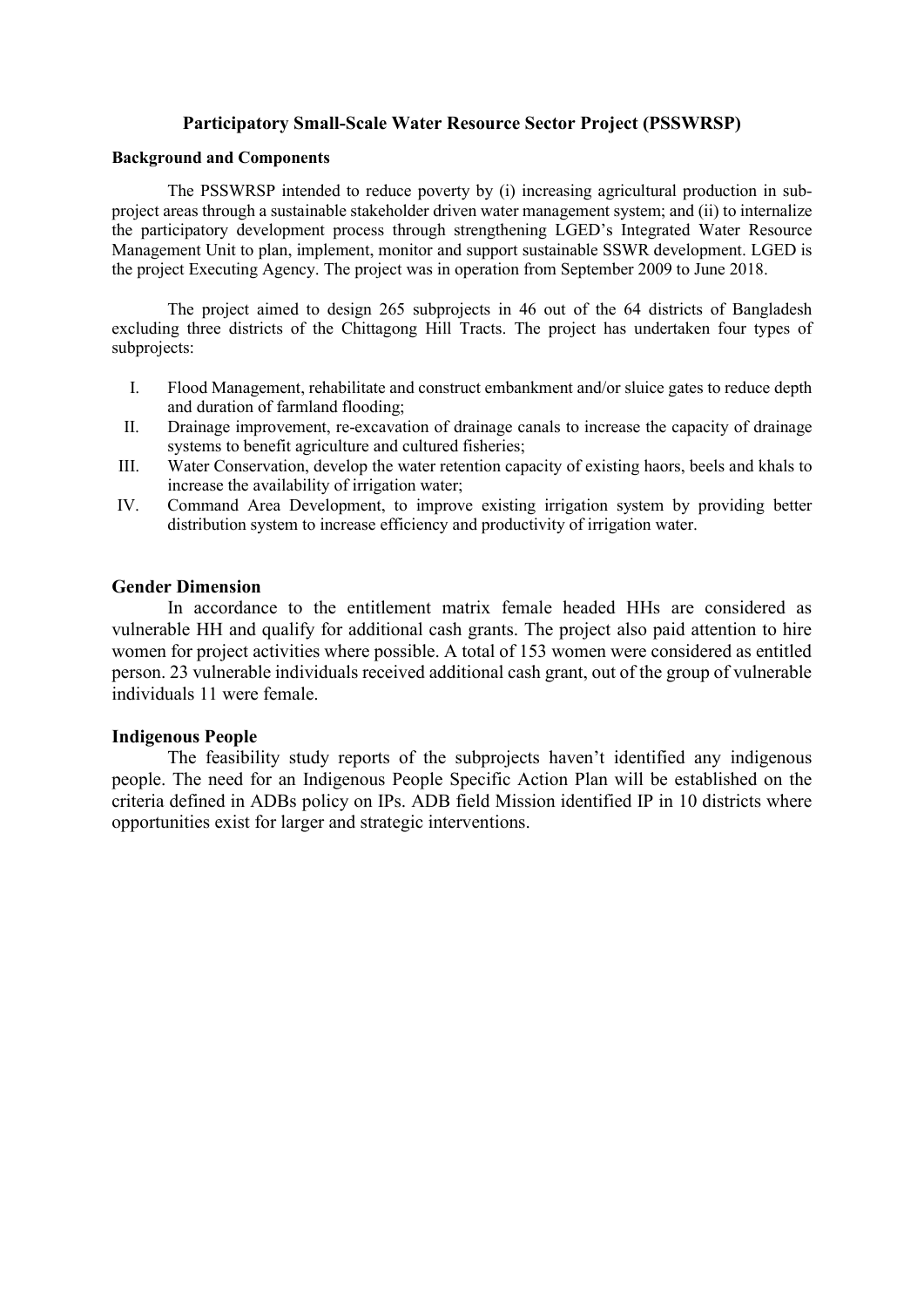## **Table 1: Summary of Resettlement Plans and Socio-Economic Survey Reports as of 30th June 2018**

| Batch/Year          | Subproject<br>Assignment of<br>Resettlement Plan | Approved by ADB | Implemented | Number of SESR<br>submitted | Social Conflict<br>Resettlement Plan | Social Conflict SES |
|---------------------|--------------------------------------------------|-----------------|-------------|-----------------------------|--------------------------------------|---------------------|
| Batch (1) 2010-2011 |                                                  |                 |             |                             |                                      |                     |
| Batch (2) 2011-2012 |                                                  |                 |             | 14                          |                                      |                     |
| Batch (3) 2012-2013 |                                                  |                 |             | 41                          |                                      |                     |
| Batch (4) 2013-2014 |                                                  |                 |             | 56                          |                                      |                     |
| Batch (5) 2014-2015 |                                                  |                 |             | 62                          |                                      |                     |
| Batch (6) 2015-2016 |                                                  |                 |             | 57                          |                                      |                     |
| Total               | 34                                               | 34              | 34          | 231                         |                                      |                     |

## **Table 2: Anticipated vs Actual Impact and Compensation**

| Proposed Subproject            | Potentially Affected HH | No. PAP HH | No. PAP HH Paid | Not Disclosed on ADB Website |
|--------------------------------|-------------------------|------------|-----------------|------------------------------|
| Purba Sarail Madai WC          | 71                      | 71         | 71              |                              |
| Chak Gobindapur-Aldapur        | 61                      | 61         | 61              |                              |
| Kanakdia                       | 52                      | 17         | 17              |                              |
| Swarnakhali                    | 37                      | 37         | 37              |                              |
| Katakhal                       | 20                      | 20         | 20              |                              |
| Burirchar-Nur-Ali-Charaggachia | 112                     | 112        | 112             |                              |
| Santoshpara-Chatra             | 484                     | 484        | 484             |                              |
| Sonbunia                       | 55                      | 55         | 55              |                              |
| Golai Beel                     |                         | dropped    | X               |                              |
| Hedar Khal                     |                         | dropped    | X               |                              |
| Adabari                        | 46                      | 46         | 46              |                              |
| Gouripur                       | 142                     | 142        | 142             | $\ast$                       |
| Kothurakandi khal              | 24                      | 24         | 24              | $\ast$                       |
| Bokrabari                      | 54                      | 54         | 54              |                              |
| Tumchar-Kalirchar              | 40                      | 40         | 40              |                              |
| Sannashipara                   | $\mathbf{r}$            |            | $\overline{ }$  | $\ast$                       |
| Nakaibeel (RP is undergoing    | 4                       | 4          | 4               | $\ast$                       |
| implementation)                |                         |            |                 |                              |
| Kahani beel                    | 16                      | 16         | 16              | $\ast$                       |